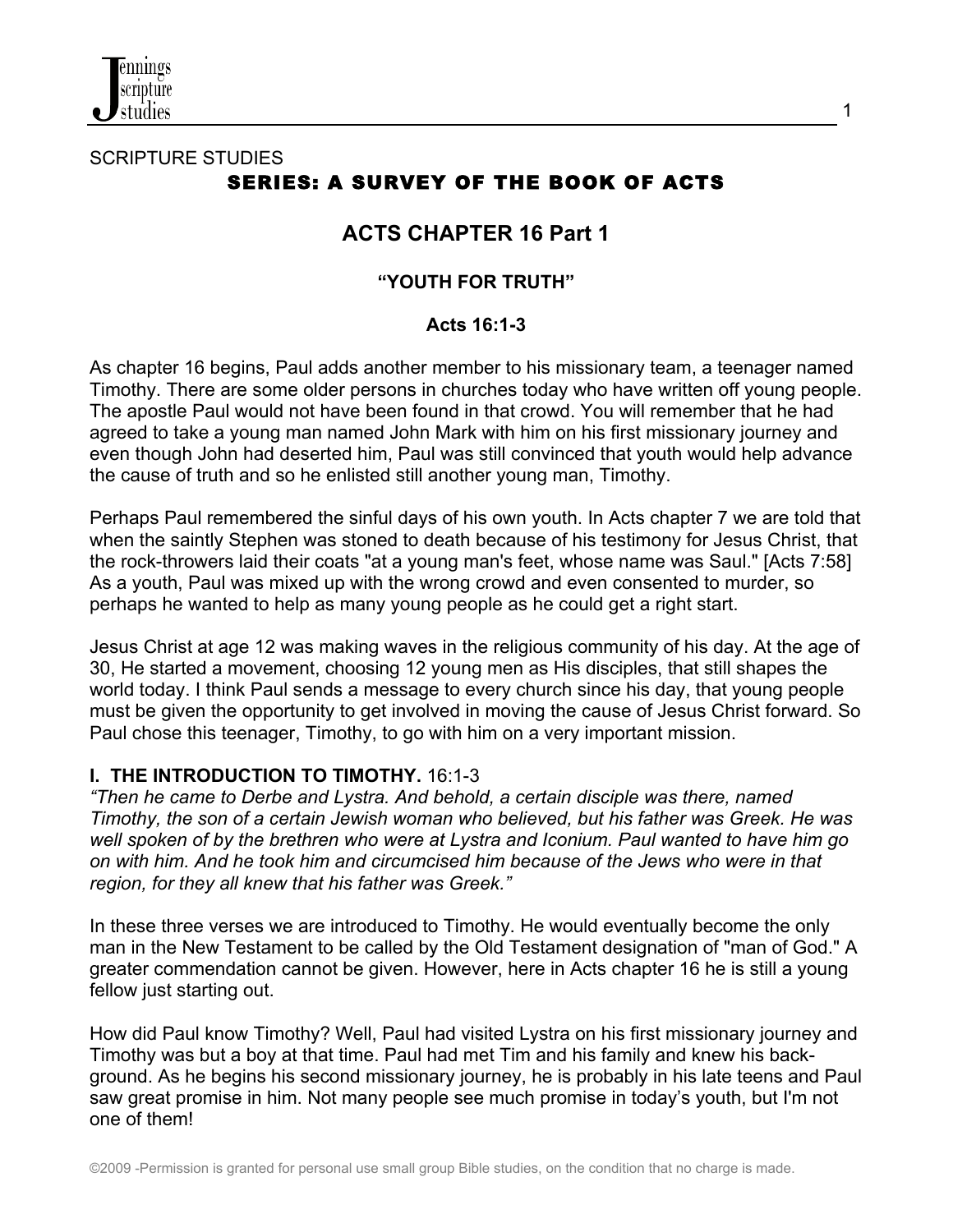An article about teenagers reads as follows: "A teenager is an 'it' turning into a 'he' or 'she.' A teenager is one who is too old to be a child and too young to be an adult. They subsist on hotdogs, noise, potato chips, giggles, pizza, cell phones, emotional outbursts, and ice cream. Their normal habitats are the school room, the automobile, the mall and the video game room. They are not easily domesticated but can be trained to do astonishing tricks if rewarded frequently with increased praise and/or an increased allowance. Their principal enemies are their parents and teachers who frequently cross their paths. Some authorities who do not have to live intimately with them rank them as our nation's most valuable wildlife."

I do not know who the author of that piece was, but I am afraid that many adults feel that way about teenagers. I am not one of them. I was once a teenager, of course, and I lived a little on the wild side, but when I surrendered my life to Jesus Christ he made something new out of my life!

Let us look briefly at this young man Timothy whom Paul chose to accompany him in ministry. What a privilege was Timothy's and what experiences awaited him!

#### **A.** *Timothy was the son of a godly woman.*

Verse one tells us that Timothy's mother was a Jewess and that she was a believer in the Lord Jesus Christ. In his second letter to Timothy Paul wrote, "when I call to remembrance the unfeigned faith that is in you, which dwelt first in your grandmother Lois, and your mother Eunice, I am persuaded that it is also in you." (Second Timothy 1:5)

#### **B.** *Timothy was a student of God's Word.*

*"From childhood you have known the Holy Scriptures…."* (II Tim.3:15) Paul later instructed him to *"Be diligent to present yourself approved to God, a worker who does not need to be ashamed, rightly dividing the word of truth."* (II Tim. 2:15)

#### **C.** *Timothy was a saint with a good witness.*

"*He was well spoken of by the brethren who were at Lystra and Iconium."* (16:2) He had a good testimony, one of the major qualifications of Christian ministry.

A word to those who are skeptical of our Christian young people: our youth are going to carry on what we have started. They are going to sit right where we are sitting, and, when we are gone, supervise those things which we are now overseeing. You may adopt all the policies you please, but how they will be carried out depends upon the young people. They will be the future church. So it would be well to set the example before them and encourage them in every way possible now!

## **II. THE INDUCTION OF TIMOTHY.**

#### "*Paul wanted to have him go on with him."* (16:9)

Paul needed someone to fill the place of John Mark who had abandoned the Paul on his first missionary journey, and he invited Timothy to go along with him. What an opportunity of a lifetime to get to travel with the apostle Paul!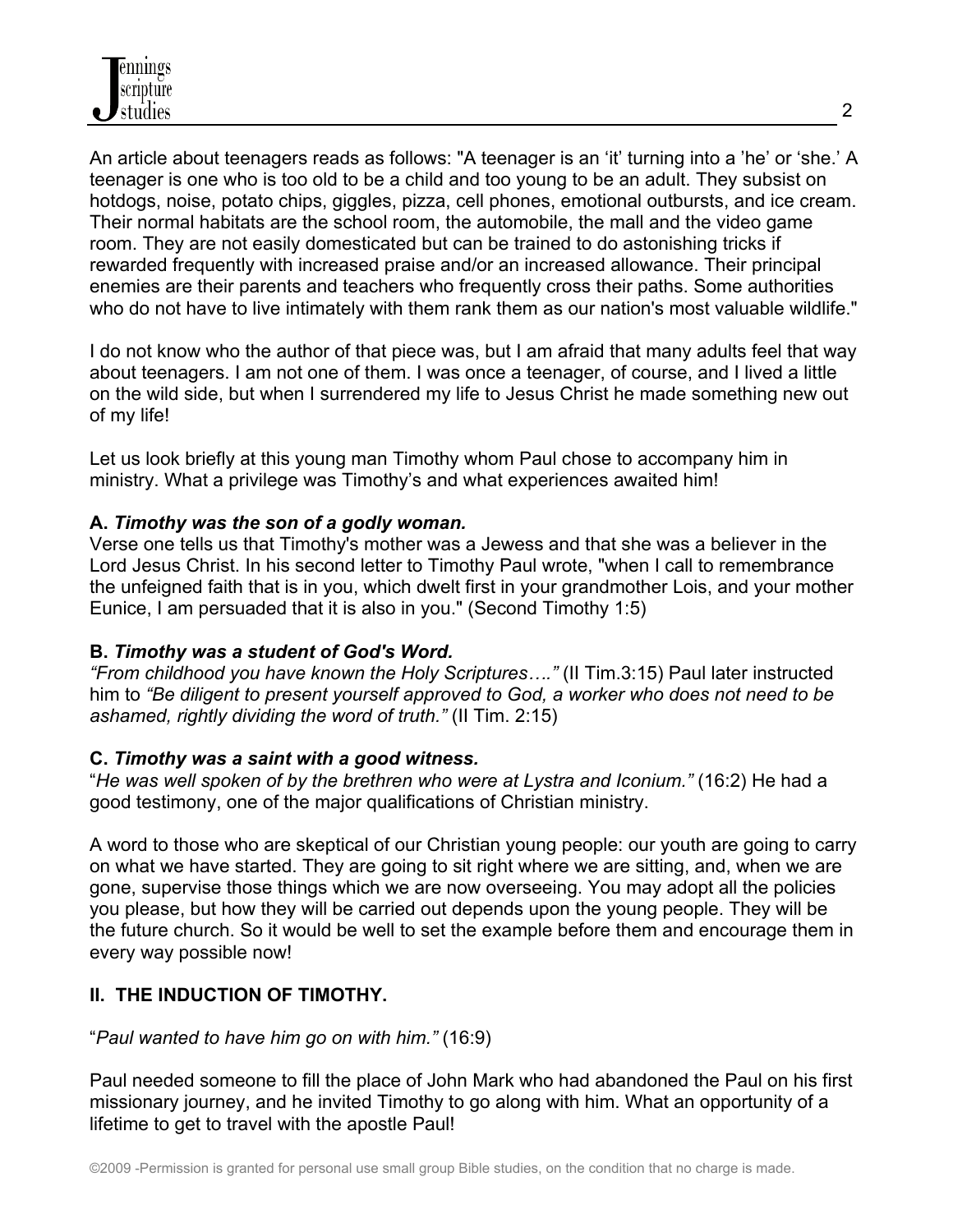#### **A.** *He was inducted as a son.*

Paul looked upon young Timothy as his son in the faith, as his spiritual child whom he loved very much. His tender affection comes out again and again in his writings. He calls him "son" four times in first and second Timothy. In writing to the church at Corinth, Paul wrote, "for this cause have I sent unto you Timothy who is my beloved son." (First Corinthians 4:17)

### **B.** *He was inducted as a soldier.*

*"This charge I commit to you, son Timothy, according to the prophecies previously made concerning you, that by them you may wage the good warfare."* (I Tim. 1:18)

And, *"…endure hardship as a good soldier of Jesus Christ.."* (II Tim. 2:3)

Many young people are on the march today -- marching for many different causes. Few are marching for the cause of Jesus Christ. Timothy marched in Christ's army!

## **C.** *He was inducted as a servant.*

Paul informed Timothy that *"a servant of the Lord must not quarrel but be gentle to all, able to teach, patient…."* (II Tim. 2:24)

He was discipling Timothy and trying to build leadership principles into his life so that he might serve God and people better. There are three qualities that characterized Timothy that should characterize every young person: A keen mind, clean morals and clear motives. That is why Paul chose him to accompany him in ministry.

When we responded to Christ's call to "Follow me," we enlisted in His army. He is the Captain of our salvation. (Heb.2:10) To Him we owe our love as His son, our loyalty as His soldier and our labors as His servant.

## **III. THE INSTRUCTION OF TIMOTHY.**

He not only taught Timothy as they traveled together day by day, but he later wrote instruct-Ions to him. Paul sent two Instruction Manuals to Timothy. They are the books of  $1<sup>st</sup>$  Timothy and 2<sup>nd</sup> Timothy. In them he gave him Personal Instructions and Pastoral Instructions.

## **A.** *Personal Instructions.*

Among the Personal Instructions are two that reveal that Timothy, as a Pastor, was yet young. He wrote, *"Let no one despise your youth, but be an example to the believers in word, in conduct, in love, in spirit, in faith, in purity."* (I Tim.4:12) And, "*Flee also youthful lusts."* (II Tim. 2:22)

These are but two of the many personal and practical instructions that Paul gave to Timothy and they are instructive to young and old believers alike today.

## **B.** *Pastoral Instructions.*

A good example of Paul's Pastoral Instructions to Timothy is seen in this passage: *"Till I come, give attention to reading, to exhortation, to doctrine. Do not neglect the gift that is in you, which was given to you by prophecy with the laying on of the hands of the eldership.* 

©2009 -Permission is granted for personal use small group Bible studies, on the condition that no charge is made.